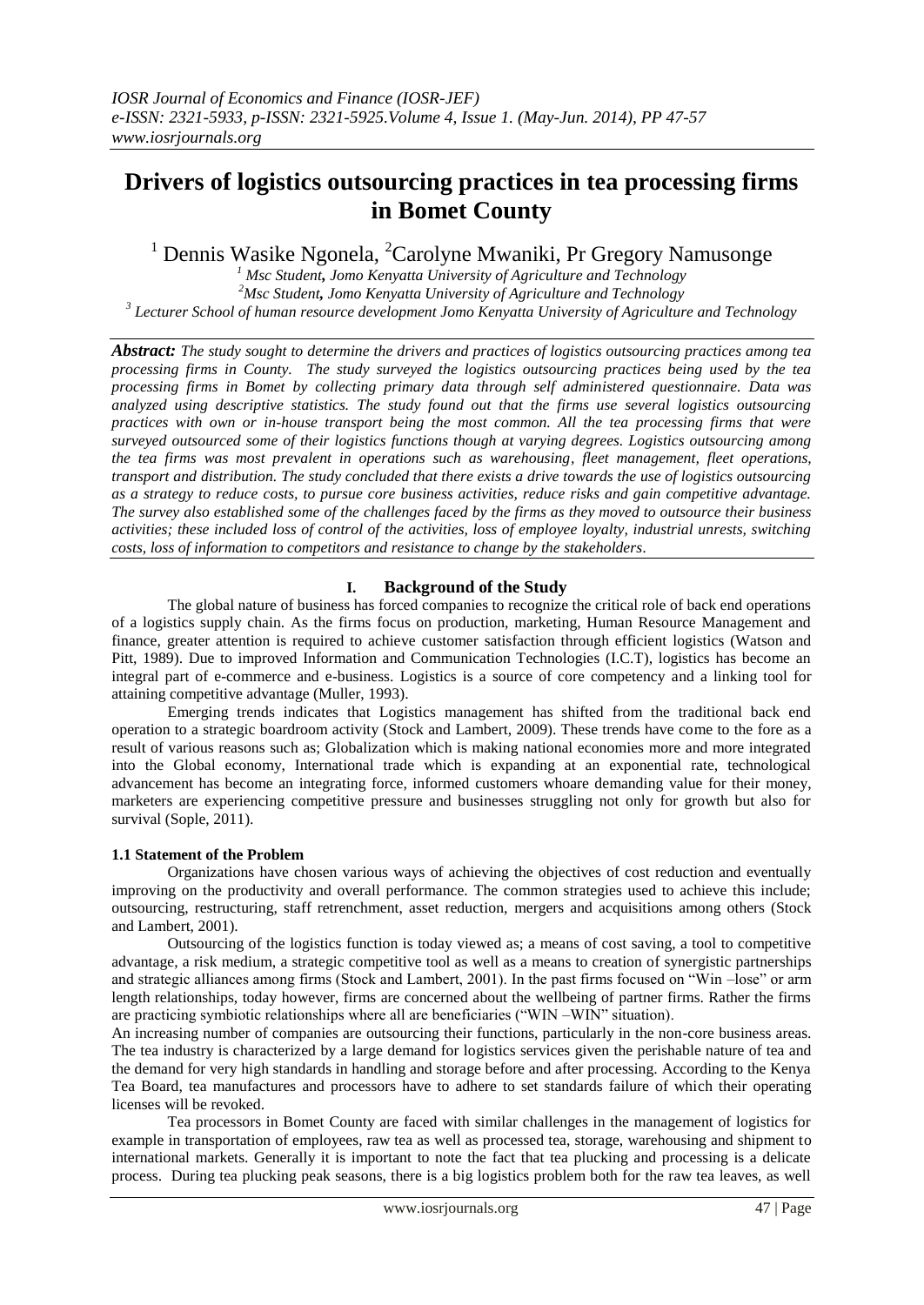as the processed products. Outsourcing is therefore the strategic management tool to use as a means to cost reduction, improved service delivery, enhanced efficiency and effectiveness (http://www.softkenya.com).

#### **1.2 Objectives of the study**

In this sub-section, the researcher provides the general objective of the study. The specific objectives helped the achievement of the objectives.

#### **1.3 General Objective**

The general objective of this study is to determine the drivers of Logistics Outsourcing practices in tea processing firms in Bomet County.

## **1.3.1 Specific Objectives**

The Specific Objectives of this study are:

- i. To establish how financial incentives drives tea processing firms in Bomet County to outsource logistics.
- ii. To find out how focus on core competence motivates tea processing firms in Bomet County to outsource logistics.
- iii. To determine how globalization drives tea processing firms in Bomet County to outsource logistics.
- iv. To ascertain why improved productivity drives tea processing firms in Bomet County to outsource logistics
- v. To establish the logistics outsourcing practices among tea processing firms in Bomet County.

## **1.4 Research Questions**

This study answered the following research questions:

- i. What are the financial incentives driving tea processing firms in Bomet County to outsourcelogistics?
- ii. How does the focusing on core competence motivate tea processing firms in Bomet County to Outsource Logistics?
- iii. Why does globalization drives tea processing firms in Bomet County to outsource logistics?
- iv. How does improved productivity motivate tea processing firms in Bomet County to outsource logistics?
- v. What are the logistics outsourcing practices used in tea processing firms in Bomet County?

#### **II. Introduction**

Baily, 1998, many organizations today are turning to external procurement, where we even find that functions such as transport, accounts, computer services, even purchasing can be outsourced. This gives the company employees time to perform their duties to the company's satisfaction and this improves the organizational performance which is every company's objective to achieve competitive advantage. Eyaa, 2006, defined outsourcing as a decision by firms to have an external supplier to take over an activity that would have otherwise been performed in-house by organization employees. Usually organizations look for the best service providers to whom to outsource their work, this gives them a chance to get their work done by experts which means good quality work leading to a good company name. Lysons and Gillingham, 2003, states that outsourcing is the strategic use of resources to perform activities traditionally handled by internal staff and their resources. It is a management strategy by which an organization outsources major non-core functions to specialized and efficient service providers to help the organizations perform best where it is best capable.

#### **2.1 Conceptual Framework**

The figure 2-2 below illustrates the conceptual framework of the study, identifying the dependent and independent variables which will form the basis of the study.

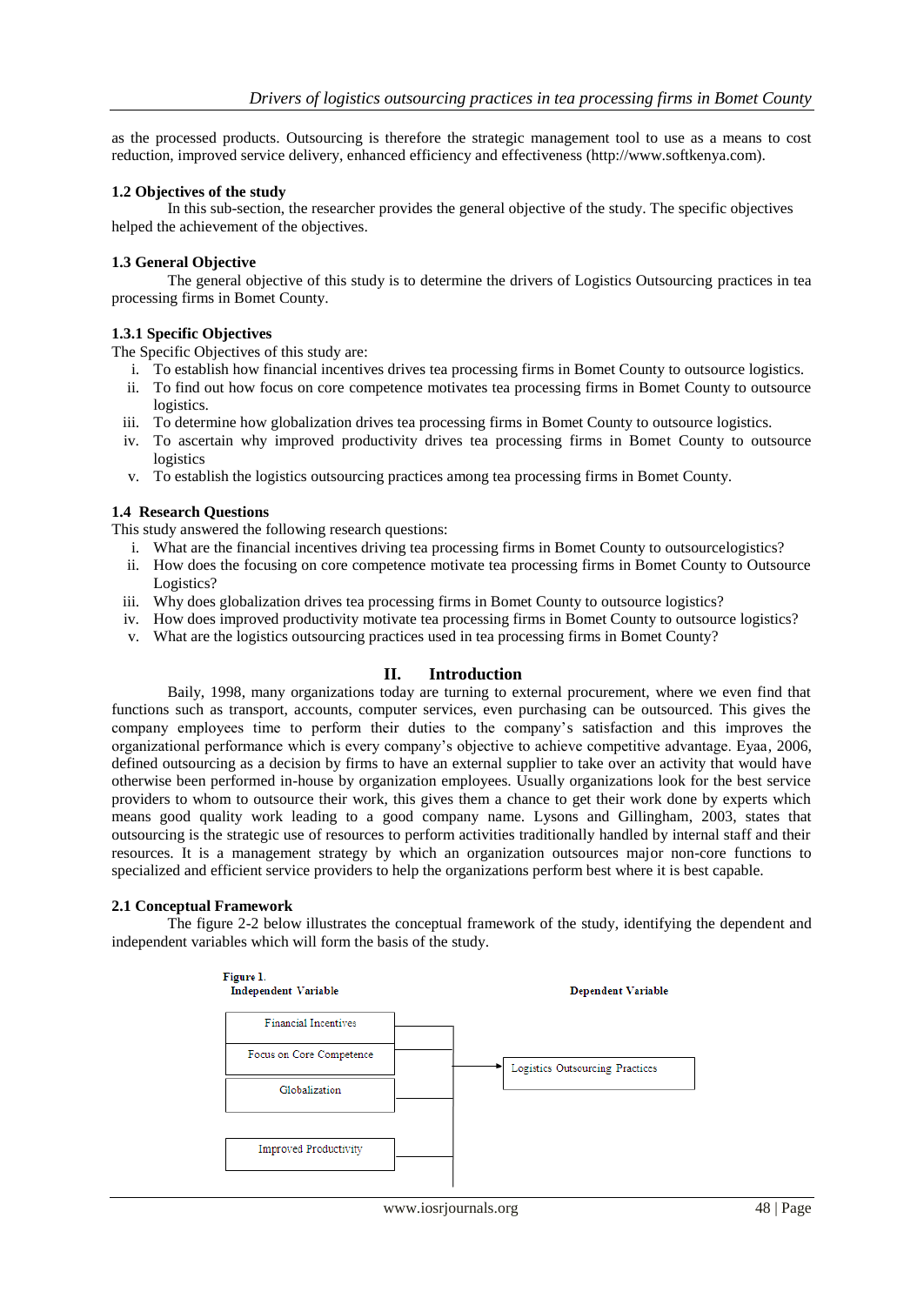## **Financial Incentive**

According to Frankwood and Sangster, the company has a limited investment budget. The funds must be used for investments in the core activities which are long term decisions and leave non-core activities to outside providers to do them on behalf of the organization.

#### **Focus on Core Competencies**

For companies to be able to survive in today's competitive markets, they must focus on their core competencies and adopt outsourcing as a strategic solution to improve quality of service and reduce costs of important as well as non–core processes. Using the strategic 3PL service providers, in integrated logistics, companies the world over reported gains such as cost reduction, logistic assets and order cycle time. Management of logistics roles in the present day organizations involves making decisions for the complete distribution of goods and services (Watson and Pitt, 1989) with a goal of maximizing value. Modern managers are aware that competitive advantage can be achieved from the delivery process as well as through the product Muller, (1991) & Foster, (1994).

According to a survey conducted by Lieb& Randall (1996), it was found out that the top executives of 3PL service providers perceived growing customer demand in outsourcing. The advent of logistics contracting role has become a motivation in drawing the attention of logisticians towards this astute move to outsourced logistics (Gooley, 1994). If well managed, Outsourcing can contribute to profitability by enabling the firm members to gain a competitive edge, concentrate on core business functions by adding value to products, improved customer service, venturing into new markets and providing quality resources Foster & Muller, (1990).

## **Improved Productivity**

The other driver of outsourcing is improved productivity. Productivity improvement results from the level of specialization and expertise by the 3PL. As identified in studies in the United States of America (USA), companies outsource their services in order to improve customer service, efficiency and greater service integration, economies of scale and cost savings, access to competencies and global supply and solutions (Konezny & Beskow, 1999; Burns et al, 2001; Langley et al, 2002). A 3PL with the necessary logistics infrastructure, and expertise performs recurring activities that would have otherwise have been performed inhouse in the long or short term with risk, gain and shared information.

The 3PL assumes the responsibility to improve productivity as a means to assuring the contracting firm that the benefits of outsourcing out-match those of in-house logistics management. This is according to a survey conducted with top 500 organizations in India which resulted to; cost reduction; improved return on assets; improved inventory turns; increased shareholder returns and improved customer service (Sohail, Bhatnagar and Sohal 2006).

#### **Globalization of Businesses**

Globalization of businesses is viewed as the most prominent driver of outsourcing (Sheffi, 1990). These effects can be attested by the growth of global markets and international outsourcing practices. Globalization of business activities has further led to increased pressure on the logistics practitioners as they seek to uphold the course of their business undertakings (Cooper, 1993 and Fawcett et al, 1993).According to (Bradley, 1994), the effects of global markets have also led to complex supply chains hence involving more and more experienced logistics practitioners in international logistics operations. These practitioners bring with them specific know how on cross boarder trading, developed infrastructure of the destination countries which includes information and communication mechanisms as well as developed channels of distribution.

## **2.2 Key factors necessary for outsourcing**

#### **2.2.1 Management Support**

Peter Jeans 2008 suggests that when it comes to logistics outsourcing, it should be supported by all departments of the organization so as to get the best of the benefits of outsourcing in the organization. To achieve success, we always have to stand together to share ideas for better organizational performance. Garry Petty says that any activity in the company done without management consent and support is a manifestation of failure in that activity. This shows how much important management support and involvement is in all company activities outsourcing inclusive.

## **2.2 Change management system and culture**

According to Terry Paulson, Change management is a systematic approach to dealing with change, both from the perspective of an organization and on the individual level. A somewhat ambiguous term, change management has at least three different aspects, including: adapting to change, controlling change, and effecting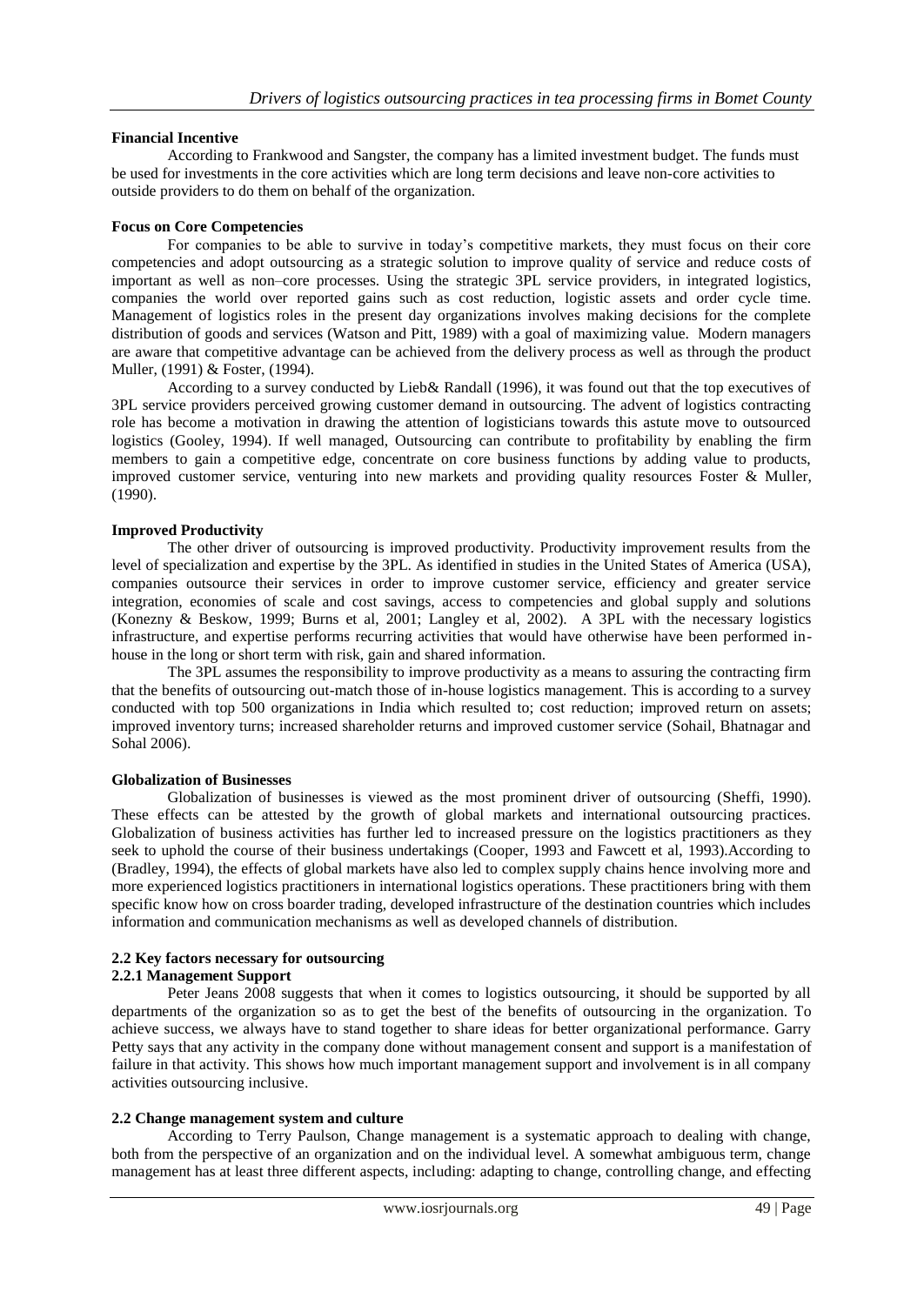change. A proactive approach to dealing with change is at the core of all three aspects. For an organization, change management means defining and implementing procedures and/or technologies to deal with changes in the business environment and to profit from changing opportunities.

## **2.2.3 Objectives, environmental scanning and expectations of outsourcing programme**

Properly defined performance criteria for an outsourcing engagement are objective, quantifiable, and collectible at a reasonable cost, and should be metrics which can be benchmarked against performance of other organizations and providers (Parzinger and Lado 1997; Kleepes and Jones 1999).

Early in the evaluation, persons must be identified as to who will take leadership responsibility, perform the analysis, and make the decisions. Adequate supporting infrastructures, commitment by top management, and development of objective performance criteria were among the factors contributed to successful outsourcing projects

Properly defined performance criteria for an outsourcing engagement are objective, quantifiable, and collectible at a reasonable cost, and should be metrics which can be benchmarked against performance of other organizations and providers (Ramarapu, Parzinger and Lado 1997; Kleepes and Jones 1999).

From a different perspective, obstacles such as poor choices of sourcing partners, inadequate planning and training/skills needed to manage outsourcing activities and poor organizational communication have also been identified as impacting the success of outsourcing projects (Lau and Hurley 1997; Guterl 1996; Foster 1999; Laabs 1998 SMART and PESTEL

## **2.2.4 Right outsourcing partners**

Choosing the right Outsourcing partners gives an organization exposure to vendor specialized systems. Specialization provides more efficiency that allows for a quicker turnaround time and higher levels of quality

## **2.3 Challenges of Logistics Outsourcing**

Like any restructuring exercise and management decision making in business, there are risks associated with outsourcing that procurement managers or top management need to consider carefully (Procurement News December,17th,23rd 2003) and these may be; The possibility of over depending on or leveraged by suppliers which make switching costs to other suppliers in future prohibitively expensive. Over a long time, a supplier of outsourced service may become complacent or change ownership and also a risk of a fall in employ morale for fear of being made redundant, confidentiality links of company matters and in some instances loss of intellectual property rights. Eyaa, 2006, says that, high prices being imposed on suppliers due to increasing trends in outsourcing, the demand for suppliers is so high and has pushed the rates being charged by the suppliers to be high. This later increases the costs yet outsourcing is all about helping firms cut costs. Too much expectancy from suppliers as Company employees tend to expect too much from supplier firms as far as service provision is concerned because they are specialists yet things can go wrong once in awhile. Such issues should not be ignored. Manzi, 2005, according to him, there is a possibility that vital company information may be at a risk of being linked to the company's competitors which is dangerous since some suppliers may be spies to the company.

#### **2.4 Knowledge Gap**

The literature review reveals that a lot of research has been conducted on the effect of Logistics Outsourcing on Organization's performance across time, across countries and across industries. Some studies concluded that Logistics Outsourcing had strong positive influence on profitability; others concluded negative influence while others recorded a neutral relationship. There seems to be a revelation that the relationship between Logistics Outsourcing and financial performance of firms using the philosophy is not generalizable, but case dependent. The literature has therefore clearly demonstrated that there is no study done to establish the relationship between the adoption Logistics Outsourcing and organizations performance measured by financial performance of tea processing industry in Kenya. This study will be conducted to fill this gap.

## **3.1Research Design**

## **III. Research Methodology**

The study adopted a descriptive survey design in determining the outsourced logistics practices among tea processing firms in Bomet County. Gay (1999) describes a survey as an attempt to collect data from members of a population in order to determine the status of that population with respect to one or more variables.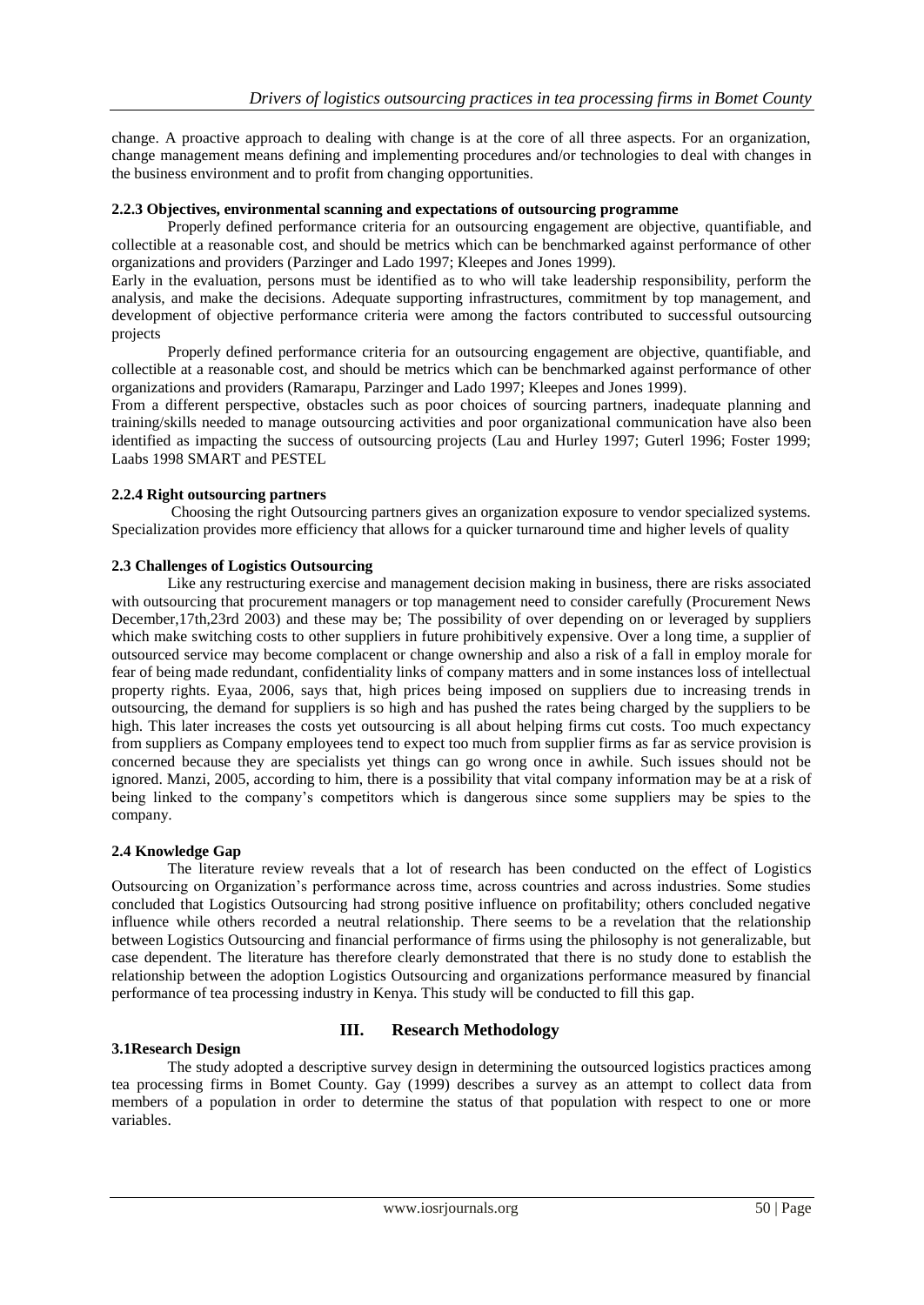## **3.2 Target Population**

The population of the study consisted of all the 4 tea processing firms and 22 Tea factories in Bomet County. These firms are concentrated in the entire county. The firms have a number of factories and can be classified under two main sectors; locally owned and multinationals.

#### **3.4 Sampling Frame**

The tea processing firms have a total of 560 employees who are based at their offices, are spread across the county and are working in different divisions. This formed the sampling frame for the study.

#### **3.5 Sampling design and Sample Size**

The research will employee stratified random sampling in selecting respondents since tea processing firms have a large number of employees. 10% of the 560 employees that is 56 employees will participate in the study. In a similar study conducted by Bichangi and Karani (2012) a sample study of 10% was used.

#### **3.6 Data Collection Instruments and Methods**

This research used both primary and secondary data from tea processing firms in Bomet County. The research used both quantitative and qualitative data to provide complete analysis and give plausible findings. Various data collection methods for qualitative research were reviewed for use in this study (Walker, 1985). Primary data was collected through observation and by use of questionnaires while secondary data was collected from past financial reports, journals and books. Questionnaires were administered to directors, Heads of divisions, managers, officers and clerks with structured questions based on Logistics outsourcing. The questionnaire was framed in English since it's the official language in Kenya.

## **3.7 Data Processing and Analysis**

After the data was collected, it was edited for completeness and consistency, descriptive data analysis was used to analyze the data. The method helped in explaining the logistics practices adopted by the tea processing firms, the drivers influencing the practice of logistics outsourcing and the challenges faced by the firms. Frequencies, percentages and proportions were used to establish the number of firms and factories practicing outsourcing.

#### **3.8 Ethical Considerations**

The capture of information required was done in a legally accepted way. No respondent was coerced into giving out information either by force or by reward. The participation was solely at the discretion of the participants. The information got was specifically for research purposes and such information was not be used in any other manner.

## **4.1 Introduction**

## **IV. Research Findings And Discussions**

This chapter focuses on presentation and interpretation of data. Accordingly it provides general information about the characteristics of the tea processing firms in Bomet County, Kenya.

## **4.1.1 Demographic Characteristics**

Four tea processing firms and 52 tea factories were chosen to represent the entire population of tea processing firms in the County of Bomet. Out of these all the 4 tea processing firms and 42 tea factories responded respectively. This provided a 100% response rate for tea processors and a 76.47% response rate for the tea factories, hence providing an overall approximate response rate of 75% (see appendix IV) of the study population which was found to be sufficient for further analysis. The respondents were mainly General Managers, Logistics managers, distribution and warehouse Managers, factory Managers and their supervisors; they all indicated that they had served the organization for more than 10 years.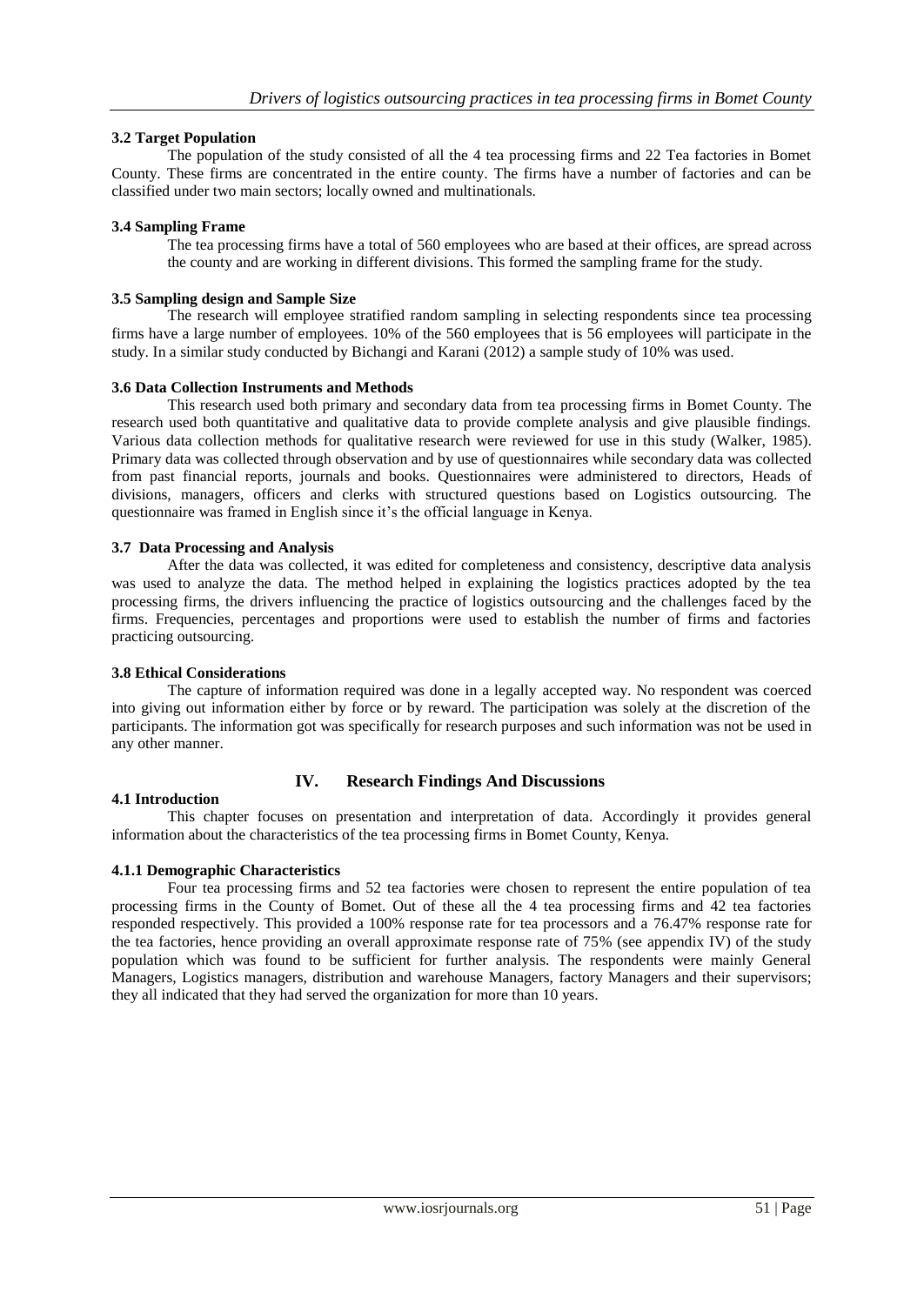|                                 |                          |                      | Table 4.1.1 Distribution of the Respondents |                    |                      |
|---------------------------------|--------------------------|----------------------|---------------------------------------------|--------------------|----------------------|
| Name of<br>Tea Firmy<br>Factory | Target<br>Repordent<br>1 | Actual<br>Respondent | Response<br>% a<br>Rate                     | Nome<br>Responsive | % None<br>Responsive |
| <b>KTDA</b>                     | 3                        | $\overline{2}$       | 67                                          | ı                  | 33                   |
| Mogogosiek Tea factory          | 2                        | 2                    | 100                                         | 0                  | $\mathbf{0}$         |
| Kapkatet Tea Factory            | $\overline{2}$           | ī                    | 50                                          | ī                  | 50                   |
| <b>Tegat Tea Factory</b>        | $\overline{2}$           | $\overline{2}$       | 100                                         | 0                  | 0                    |
| Momul Tea factory               | $\bar{2}$                | $\overline{2}$       | 100                                         | 0                  | 0                    |
| Toror Tea Factory               | $\overline{2}$           | $\overline{2}$       | 100                                         | 0                  | 0                    |
| Kapkoros Tea Factory            | $\overline{2}$           | ī                    | 50                                          | ī                  | 50                   |
| Tirgaga tea Factory             | $\overline{2}$           | $\overline{2}$       | 100                                         | 0                  | 0                    |
| Rorok Tea Factory               | $\overline{2}$           | $\overline{2}$       | 100                                         | 0                  | 0                    |
| Total                           | 19                       | 16                   | 84%                                         | 3                  | 16%                  |
| Unilever Tea Kenya              | 3                        | 2                    | 67%                                         | ī                  | 33%                  |
| Chagaik Factory                 | $\overline{2}$           | ī                    | 50                                          | ī                  | 50                   |
| Jamji Factory                   | 2                        | ī                    | 50                                          | ī                  | 50                   |
| Kericho Factory                 | 2                        | 2                    | 100                                         | 0                  | 0                    |
| Tagabi Factory                  | 2                        | ı                    | 50                                          | ī                  | 50                   |
| Kimugu factory                  | $\overline{2}$           | $\overline{2}$       | 100                                         | 0                  | $\overline{0}$       |
| Kimari Factory                  | $\overline{2}$           | ī                    | 50                                          | ī                  | 50                   |
| <b>Total</b>                    | 15                       | 10                   | 67%                                         | 5                  | 33%                  |
| Williamson Tea                  | 3                        | 2                    | 67%                                         | ī                  | 33%                  |
| Changoi Tea Factory             | 2                        | 1                    | 50                                          | 1                  | 50                   |
| Total                           | 5                        | 3                    | 60                                          | $\overline{2}$     | 40                   |
| Finlay's                        | 3                        | 3                    | 100                                         | 0                  | 0                    |
| Saosa factory                   | 2                        | 1                    | 50                                          | ī                  | 50                   |
| Mara Mara Instant               | 2                        | 2                    | 100                                         | 0                  | 0                    |
| Kymulot factory                 | $\overline{2}$           | Ī                    | 50                                          | ī                  | 50                   |
| Koros Factory                   | $\overline{2}$           | ī                    | 50                                          | ı                  | 50                   |
| Kitumbe Factory                 | $\overline{2}$           | ī                    | 50                                          | ī                  | 50                   |
| Chomogonday Factory             | $\overline{2}$           | $\overline{2}$       | 100                                         | 0                  | 0                    |
| Changana factory                | $\overline{2}$           | $\overline{2}$       | 100                                         | 0                  | 0                    |
| Total                           | 17                       | 13                   | 76%                                         | 4                  | 24%                  |
| <b>Grand Total</b>              | 56                       | 42                   | 75%                                         | 14                 | 25%                  |

 $\sim$   $\sim$   $\sim$   $\sim$   $\sim$ 

Source: Researcher Data

#### **4.1.2 Ownership Structure**

Respondents were requested to indicate the level of their tea processing firm whether, local or foreign owned or both foreign and locally owned. A firm'sdecision to outsource its logistics functions may result from several factors or levels of management. The decisions may be as a result of the level of the firms ownership, whether local or foreign owned or both foreign and locally owned. Strategic objectives may also impact on an organization to outsource its logistics operations.

| Table 4.1.2 Level of Ownership of the Tea Processing Firm |           |                    |  |
|-----------------------------------------------------------|-----------|--------------------|--|
| Ownership                                                 | Frequency | Percentage $(\% )$ |  |
| Foreign Owned                                             | 30        | 65.22              |  |
| <b>Locally Owned</b>                                      |           | 34.78              |  |
| Both Foreign and Locally Owned                            |           |                    |  |
| Total                                                     | 46        | 100                |  |

**Table 4.1.2 Level of Ownership of the Tea Processing Firm**

Source: Researcher Data

65.22% of the respondents indicated that their firms are fully foreign owned thus, pausing a likely hood of the fact that the firms were driven to logistics outsourcing by their international policy on the management of logistics function. 34.78% of the firms on the other hand are locally

Owned this, gives an impression that the firms have not been keen to outsource their logistics function since the decision making organ is local. The respondents also indicated that none of them had both local and foreign ownership status.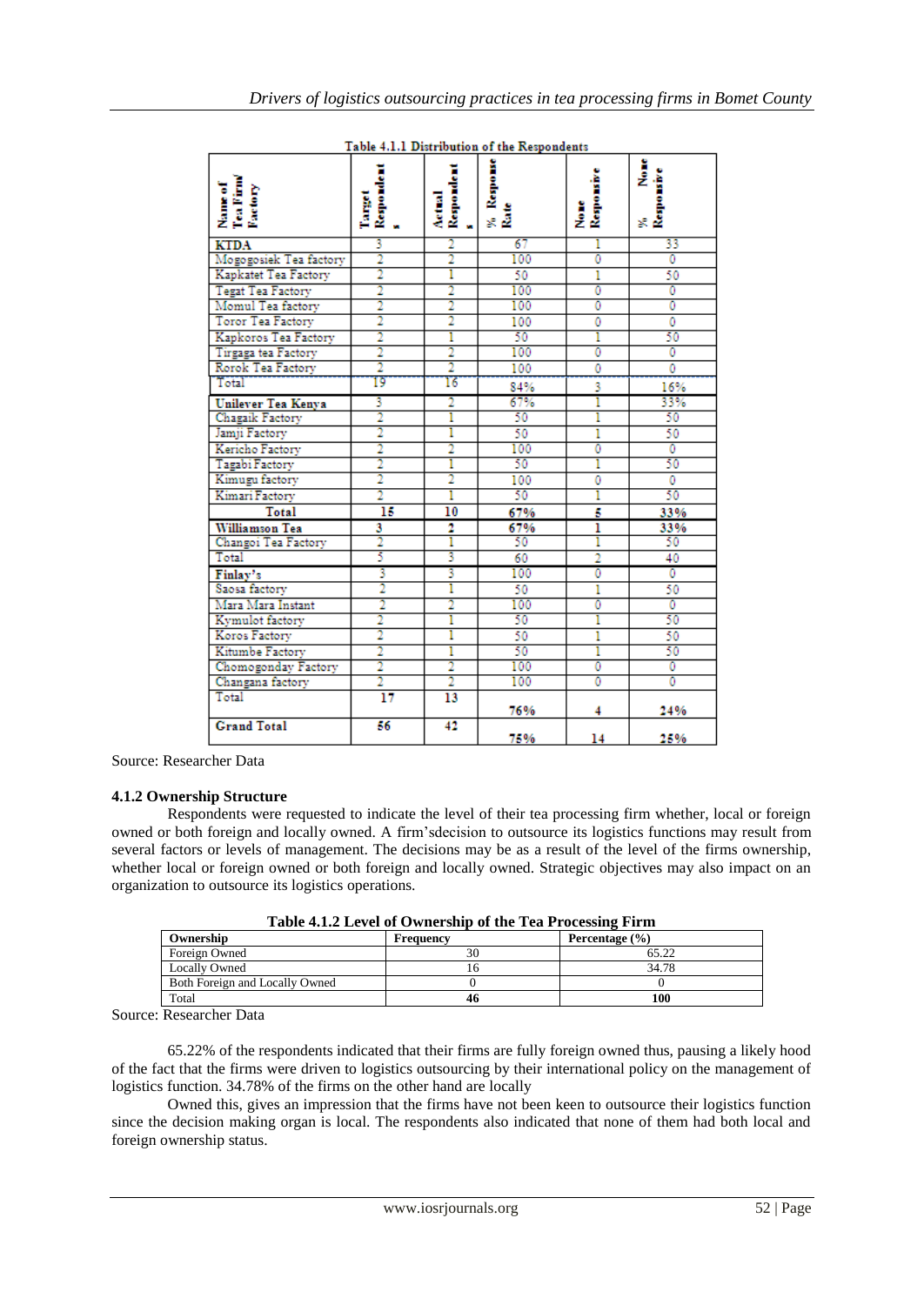#### **4.1.3 Number of Years in tea processing Operation**

The number of years a firm has been operating can influence its decision of whether to outsource its logistics operations or not. The table below provides survey information obtained from respondents who were required to provide information on the number of years their tea processing firms have been in business.

| <b>Number of Employees</b> | Frequency | Percentage $(\%)$ |  |  |
|----------------------------|-----------|-------------------|--|--|
| $0 - 50$                   |           |                   |  |  |
| 51-100                     |           |                   |  |  |
| 0ver 100                   | 46        | 100               |  |  |
| Total                      | 46        | 100               |  |  |

**Table 4.1.3 Number of Years in Operation**

Source: Researcher Data

The respondents were required to provide information of an approximate number of employees in the logistics function. A firm that has outsourced its logistics function is expected to have optimum number employees in the function so as to benefit from a reduction on operational costs**.**

Organizations are currently embarking on reducing their administrative costs as a means to profitability as well as a strategic tool. 100% of the surveyed tea processors indicated that their companies had more than 100 employees in their businesses. This was a clear indication that as much as other indicators showed that the tea firms were practicing outsourced logistics, engaging a large number of employees may not help a firm to achieve its objective to cost reduction. However, the fact that the tea firms have more than 100 employees does not necessarily mean excess employees.

Approximately 73.9% of the firms were reported to have been operating in the tea sector for more than 20 years while, 4.3478% of the firms were reported to have been operating for between 10-20 years and 21.7391% of them had operated for between 1-10 Years. This is an indication that they fully understand what is to be outsourced and what not to be outsourced. The experience that a firm has had in business may dictate its ability to make sound and effective outsourcing decisions as compared to a firm that has made logistics outsourcing decisions based on benchmarking information alone.

#### **4.2 Drivers of Logistics Outsourcing**

There are many drivers that can influence an organizations decision to outsource its logistics operations. The respondents were asked to rate the extent to which some listed logistics outsourcing drivers contributed to the firms decision to outsource its logistics operations. This was in a likert scale ranging from (1) **Very Small Extent**, (2) **Small Extent** (3) **Some Extent,** (4) **Great extent** (5) **Very great Extent**. Table 4.2 presents the views of the respondents in relation to what is driving the firms towards outsourced logistics operations.

| <b>Table 4.2: Logistics Outsourcing drivers</b>           |      |                       |                |  |  |
|-----------------------------------------------------------|------|-----------------------|----------------|--|--|
| ₹<br>Drivers of<br>logistics<br>Outsourcing               | Mean | Standard<br>deviation | Ranking        |  |  |
| Outsourcing reduces overhead costs                        | 3.6  | 4.54                  |                |  |  |
| Availability of third party logistics providers           | 3.4  | 4.41                  | $\mathfrak{2}$ |  |  |
| Global best practices                                     | 3.3  | 4.37                  | 3              |  |  |
| Lack time to perform such activities                      | 3.2  | 4.35                  | $\overline{4}$ |  |  |
| To avail more time for other activities                   | 3.2  | 4.35                  | $\overline{4}$ |  |  |
| Globalization of business                                 | 3.2  | 4.35                  | 4              |  |  |
| Availability of a supportive infrastructure               | 3    | 4.18                  | 7              |  |  |
| Logistic activities are non-core to the firm              | 3    | 4.18                  | 8              |  |  |
| Government policy                                         | 3    | 4.18                  | 8              |  |  |
| Lack of internal expertise to perform logistic functions  | 2.8  | 3.75                  | 10             |  |  |
| Company policy at National/international level            | 2.7  | 3.36                  | 11             |  |  |
| So as to make use of technology and innovation            | 2.7  | 3.36                  | 11             |  |  |
| The availability of a partner to provide a better service | 2.5  | 3.24                  | 13             |  |  |
| So as to Improve productivity                             | 2.4  | 2.97                  | 14             |  |  |

Source: Researcher Data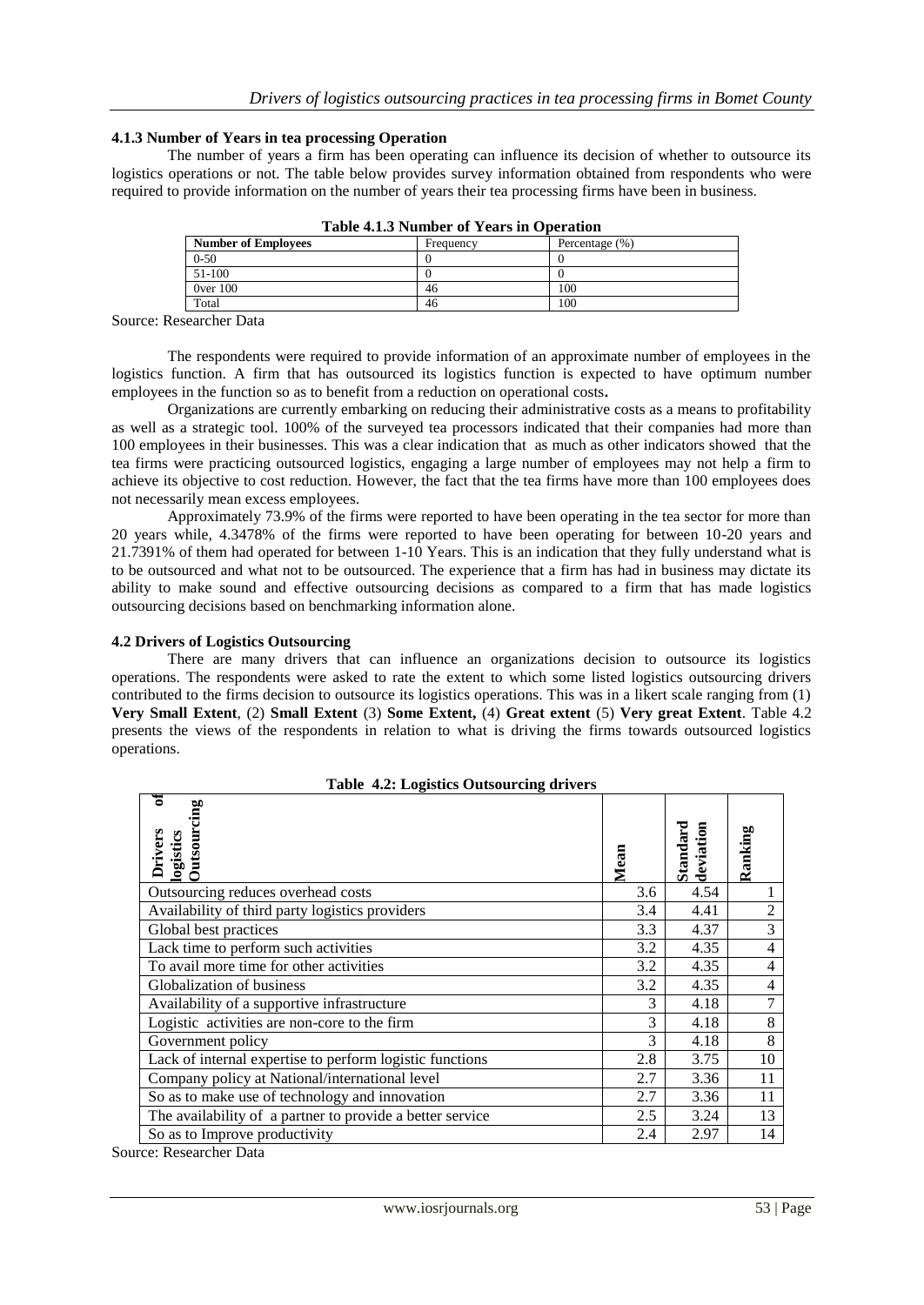4.54 of the respondents are in agreement of the fact that logistics outsourcing is driven by the urge to reduce overhead costs while 4.41 of the respondents indicated that the availability of third party logistics outsourcing service providers has driven their firms to outsource their logistics operations,4.37 0f the respondents are also in agreement that logistics outsourcing is an accepted best practice in the management of logistics,4.35 of the respondents believe that logistics outsourcing is driven by the need to create time for other business areas in addition 4.35 of the respondents indicated that logistics outsourcing is a globally accepted business practice and that logistics outsourcing is driven by the fact that once the logistics operations are outsourced more time is utilized in other sectors. 4.18 are in view of the fact that there exists the necessary infrastructure to enable outsourced logistics another 4.18 of the respondents appreciate the fact that the government supports the use of third party service providers on logistics. 4.18 of the respondents are in agreement that lack of internal expertise to handle the logistics function , 3.75 are in agreed that company policy at local and international level is a drive to logistics outsourcing. 3.36, of the respondents agreed that the adoption of technology and innovation drove the firms to outsource logistics operations 3.24, the availability of a partner was , the urge to improve productivity was rated at a low of 2.97.

#### **4.3 The Practice Of Logistic Outsourcing**

The practice of logistics outsourcing has seen many firms successfully managing their logistics operations. Respondents were asked to rate the extent to which the listed logistics outsourcing practices impact on firms need to outsource its logistics operations. This was in a likert scale ranging from (1) **Very Small Extent**, (2) **Small Extent** (3) **Some Extent,** (4) **Great extent** (5) **Very great Extent**. Table 4.3 presents the views of the respondents in relation to what practices firms utilize as they embarked on outsourced logistics operations.

| Table 4. 3: Modes of Logistics operations |                  |                       |                |  |  |
|-------------------------------------------|------------------|-----------------------|----------------|--|--|
| <b>Outsourcing Practices</b><br>Logistics | Mean<br>$\delta$ | Deviation<br>Standard | Ranking        |  |  |
| Warehousing                               | 67.5             | 69.35                 |                |  |  |
| Fleet Management                          | 67.5             | 69.35                 |                |  |  |
| <b>Fleet Operations</b>                   | 67.5             | 69.35                 |                |  |  |
| Transport                                 | 62.5             | 65.65                 | $\overline{4}$ |  |  |
| Distribution                              | 57.5             | 58.90                 | 5              |  |  |
| <b>Fleet Maintenance</b>                  | 40               | 51.95                 | 6              |  |  |
| <b>Logistics Operations</b>               | $\theta$         | $\Omega$              | $\mathcal{I}$  |  |  |

**Table 4. 3: Modes of Logistics operations**

Source:Researcher Data

Based on the foregoing results from the respondents approximately 67.5% of the respondents indicated that their firms have outsourced their warehousing, fleet management and fleet operations. 62.5% of the respondents indicated that they have outsourced their Transport operations, while 57.5 % preferred outsourcing their distribution function. Fleet maintenance, warehousing and transport management are the least preferred outsourced functions with a 40% and 0% preference rate. This provided an overall logistics outsourcing preference rate of approximately 52%.

**Table 4.4: Logistics Outsourcing Practices**

| Ъ<br>ing<br>lices<br>tics<br>logist                      |          | Standard<br>Deviation | Ranking |
|----------------------------------------------------------|----------|-----------------------|---------|
| Have both an in-house logistics department               | 3.375    | 4.2                   |         |
| Hires logistics services during peak seasons?            | 3.375    | 3.9                   |         |
| Rely on logistics services used by competitors           | 3.375    | 3.6                   |         |
| Contracted a third part to manage its logistics services | 3.125    | 3.5                   |         |
| Mergers and acquisitions                                 | 2.875    | 3                     |         |
| Owns a logistics subsidiary                              | 2.875    | 2.9                   |         |
| Practice E-outsourcing                                   | ◠        | 2.85                  |         |
| Strategic alliances with logistic service providers      | $\Omega$ |                       |         |

Source: Researcher (2011)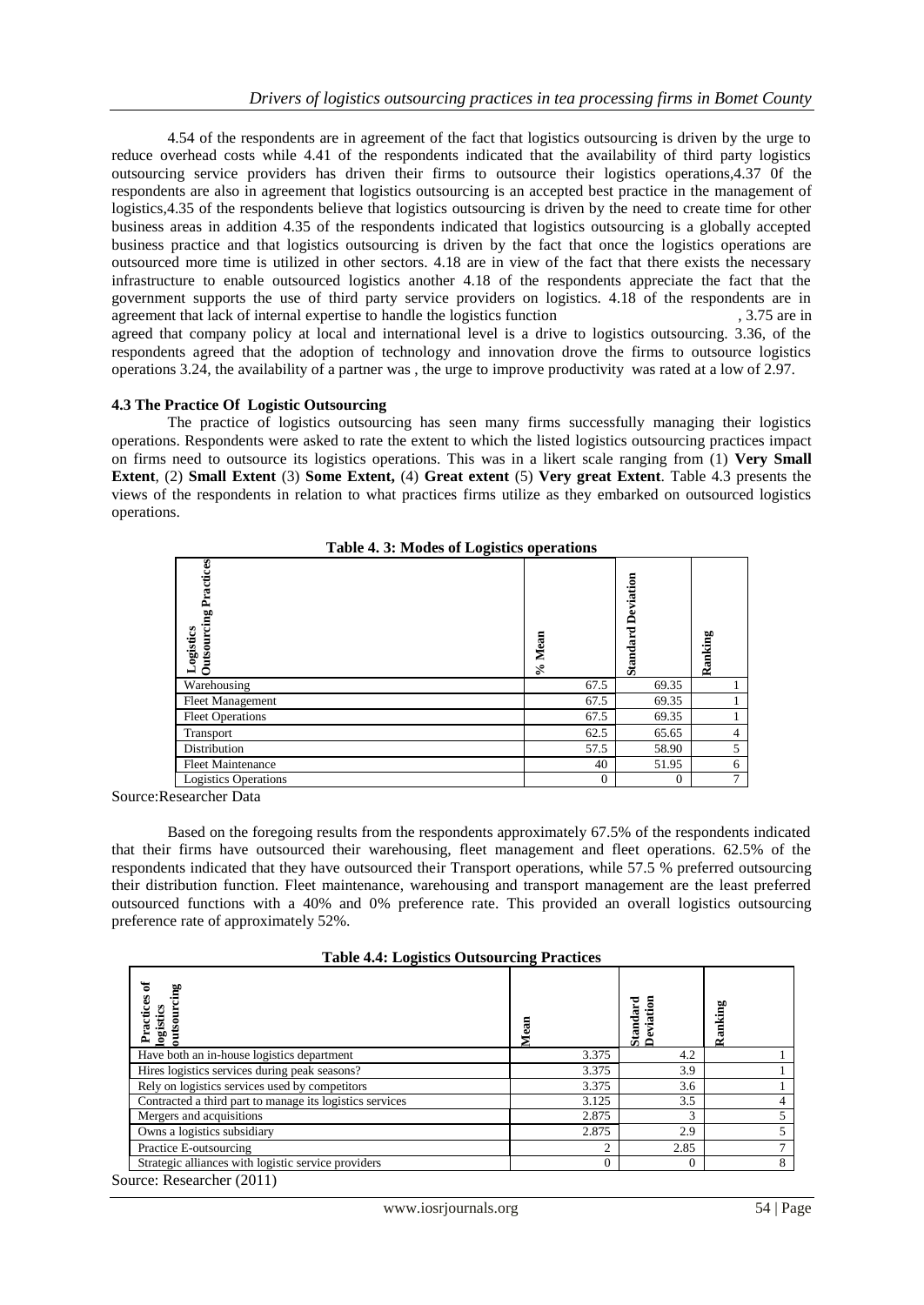In a likert scale of (1) **Very Small Extent**, (2) **Small Extent** (3) **Some Extent,** (4) **Great extent** (5) **Very great Extent**,Respondents were requested to indicate their level of agreement with the above factors stating with the least accepted to the most accepted practice. The results of the survey indicated that most tea firms preferred (standard deviation of 4.2) to practice both in-house and outsourcing logistics practice, 3.9 standard deviation preferred hiring of logistics services during peak seasons and the use of logistics service providers used by competitors was a prevalent practice. Other practices that the tea firms utilized included contracting third party service providers as well as owning a logistics subsidiary to handle the same, mergers and acquisitions. E- Outsourcing was reported as a rare preference for most tea firms while, strategic alliances with logistics service providers is not practiced at all.

## **4.4 The Challenges of Logistics Outsourcing**

Respondents were required to rate in a likert scale the challenges faced by the tea processing firms in their endeavor to outsource logistics operations. As a result of this the respondents' views are presented in the table 5 below:

| Challenge<br>ogistics<br>60                       | mean | Standard<br>deviation | Ranking |
|---------------------------------------------------|------|-----------------------|---------|
| Loss of control on logistics functions            | 3.8  | 4.54                  |         |
| Industrial unrest                                 | 3.8  | 4.54                  |         |
| Disintegration of internal conflict               | 3.3  | 3.9                   |         |
| Loss of employee loyalty                          | 3.2  | 3.9                   | 3       |
| Low quality of work                               | 2.9  | 3.5                   |         |
| Switching cost                                    | 2.8  | 3.3                   |         |
| Information leakage occurs from service providers | 2.6  | 3.2                   | 6       |
| Over reliance on external parties                 | 2.6  | 3.2                   | 6       |
| Over reliance on service providers                | 2.4  | 2.8                   |         |
| There is loss of command on service delivery      | 1.8  | 2.6                   | 8       |

**Table 4.5: Logistics Outsourcing Challenges**

Source:Researcher Data

With a 4.54 standard deviation agreement level, the respondents indicated that Loss of control on logistics operations and industrial unrests were the most prevalent of the challenges the tea firms were facing. These were followed by a 3.9 standard deviation rate in agreement that the disintegration of internal conflict and loss of employee loyalty. 3.5 of the respondents reported that the quality of work also deteriorated the effects of switching costs and information leakage as well as overreliance on third party service providers. Loss of command on service delivery was the least prevalent among the challenges reported by the respondents.

## **V. Summary, Conclusions And Recommandations**

#### **5.1 Introduction**

This chapter summarizes the research findings it also presents conclusions and recommendations of the study. The conclusions were drawn from the findings of the study in line with the study objectives. The study sought to establish the drivers of logistics outsourcing, the practices of logistics outsourcing and the challenges faced by tea processing firms in Bomet County, Kenya.

#### **5.2 Summary**

The study findings may have long term implications for tea processing firms in the management of their logistics, given the ever changing business environment and the global economic challenges facing businesses the world over. The tea sector just like any other business sectors has to embrace modern best business practices so as to survive. To do this there will be need to engage every available resource in the most optimal way so as to realize the ensuing benefits of logistics outsourcing. The major areas to consider among the tea processing firms are the driving forces to logistics outsourcing, the practices of logistics outsourcing and the challenges the tea firms face in the management of logistics operations.

#### **5.3Conclusion**

There is a very strong relationship between drivers and logistics outsourcing practices. This research finds a positive effect of financial incentives, focus on core competency and globalization on logistics outsourcing practices in tea processing firms in Bomet County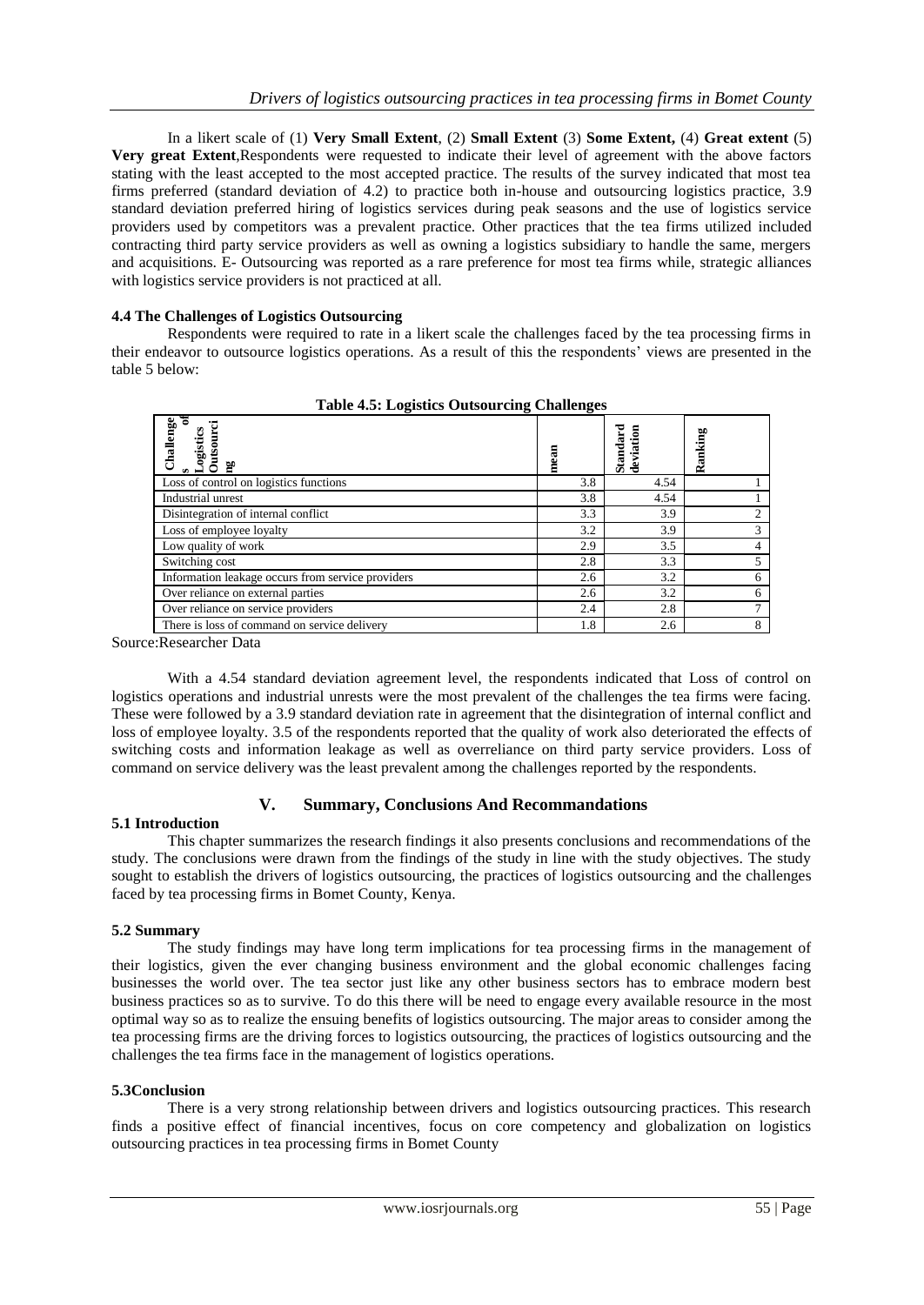## **5.3.1 Drivers of Logistics Outsourcing**

The researcher sought to establish the drivers of logistics outsourcing among tea processing firms in Bomet County Kenya. After surveying and evaluating several tea processing firms and factories, it was found out thatmost firmshave been drivento logistics outsourcing by the urge to reduce the cost of doing business, secondly the availability of third party service providers also motivated firms to outsource their logistics operations, thirdly outsourcing is viewed as a global best business practice;fourthly the urge to concentrate on core business activities.Globalizationof business and availability of a supportive logistics infrastructure, fifthly logistics functions are non-core to the tea processing firms and the fact that government policies do not inhibit the firms from adopting outsourced logistics.

Some tea processors also indicated that they do not have the expertise to handle their logistics activity and hence preferred to outsource the functions. Others indicated that the drive to outsource was part of their international policy, the need to take advantage of technology and innovation was also indicated as a drive by some firms to outsource their logistics operations. The drive to improve productivity was the least preferred driver to logistics outsourcing. Much as some traits of logistics outsourcing drivers have been evidenced in most of the tea processing firms and factories, most of the firms are yet to appreciate the adoption of these drivers for the success of their businesses.

For example most of the firms reported that their main reason to outsource was the urge to reduce cost while, others were motivated by the availability of outsourcing or 3 party logistic service providers, an impressing factor was that some of the firms were driven by the desire to adopt it as gesture to adopt internally accepted best practices.Clearly this is a sign that firms in the tea sector are concerned about the values of Globalization of businesses which is one of the major tenets of strategic business operations.

## **5.3.2 The Practice of Logistic Outsourcing**

The results of the analysis clearly indicate the level of adoption of a logistics outsourcing practice among the tea processing in Bomet County Kenya. The results of the survey provided an insight on the extent to which the tea firms practice both in-house and outsourcing logistics practice. Hired logistics services during peak seasons and the use of logistics service providers used by competitors was a prevalent practice adopted by the tea processors, hence giving an indication of the level of logistics outsourcing practices being adopted by the tea processors.

Other practices that the tea firms have been utilizing included contracting third party service providers (3PL), as well as owning a logistics subsidiaries to handle some specific tasks, mergers and acquisitions have also been viewed as potential strategic practices. E- Outsourcing was reported as a rare preference for most tea firms probably due to lack of supportive infrastructure within the markets. Strategic alliances with logistics service providers is not practiced at all this may be the practice of the future given that currently the tea firms are even not scared of sharing service providers. This may be an acceptable practice in the short term but once competition strikes the firms will begin to venture into strategic business alliances so as to curb the effects of business competition.

The management of the firms need to invest more by acquiring knowledge and skill on the management of the logistics function. They may in addition seek to invest more on research and develop stronger and long-term ties with the logistics service providers. This is mainly because the survey does not give any clue about long-term synergistic relationship. When firms or individuals partner in any mutual understanding, they double their efforts with other accompanying benefits.

#### **5.3.3 The Challenges of Logistics Outsourcing**

In the middle of every success there will always be challenges, but the challenges must be viewed as positive indicators for continuous improvement. During the survey respondents agreed that in did logistics outsourcing is not without challenges. The challenges that were highlighted included; Loss of control on logistics operations and industrial unrests were the most prevalent of the challenges that were being faced by the tea processing firms. These were followed by disintegration of internal conflict and loss of employee loyalty. Respondents reported that the quality of work was found to be deteriorating, the effects of switching costs and information leakage as well as overreliance on third party service providers. Loss of command on service delivery was the least prevalent among the challenges reported by the respondents.

As an objective measure towards logistics outsourcing and as a means towards continuous improvement, firms need to appreciate the challenges that come along with the package of successful adoption of new ways of doing business. The unfolding events can be referred to as indicators to the successful implementation of an outsourced logistics practice. If progressively monitored and used as corrective benchmarks, through to the implementation these logistics outsourcing practices and challenges will enable the tea processing firms to fully adopt outsourced logistics practices thereby achieve their key objective of cost reduction. The management of tea processing firms will have to adopt current management skills and techniques